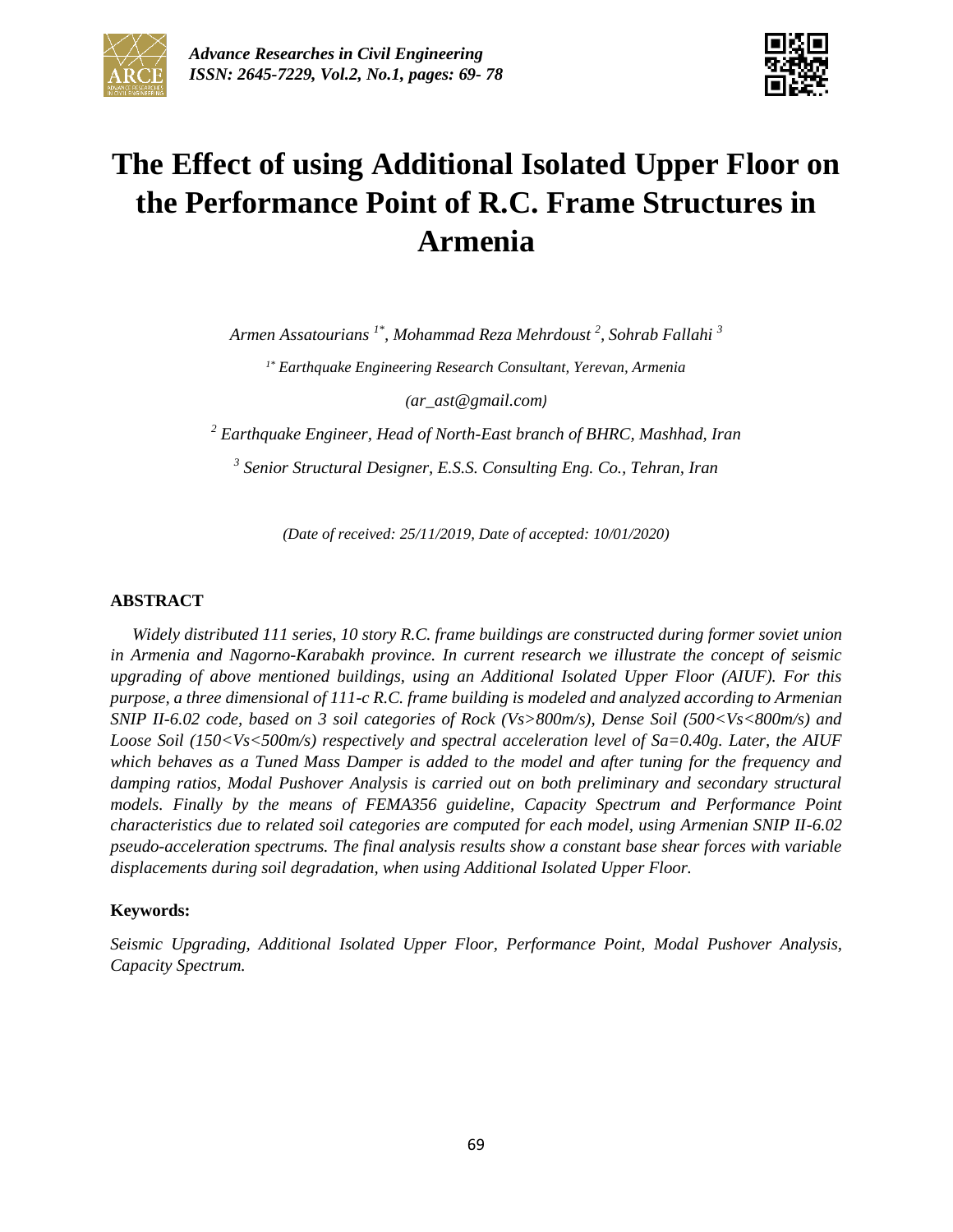



## **1. Introduction**

Previous experience of earthquakes illustrates that many types of structures behave nonlinearly during a severe earthquake. So a huge amount of input energy is mainly dissipated through the form of damping and hysteresis. The aseismic behavior analysis and accurate design of structures for severe earthquakes are mainly carried out using Nonlinear Time history Analysis method (NTHA). The Tuned Mass Damper Passive Aseismic Control system (TMD) reduces both the lateral displacement and base shear forces caused by the earthquakes. If truly tuned, structures equipped with TMD could behave linearly during a severe earthquake. The TMD control system could be used to construct buildings and also for buildings which do not satisfy the seismic code requirements. In this research, by using the TMD concept, an Additional Isolated Upper Floor (AIUF) is added to the top of the 111 series, 10 story R.C. frame building, and tuned for the frequency and damping ratios, so that could reduce the lateral displacements and base shear forces to a great extent, to ensure the overall linear behavior of the building during a severe earthquake. It should be noted that the 111 series buildings are well distributed all around in Armenia's provinces and Nagorno-Karabakh province as well, and were damaged during the 1988 Spitak earthquake to a great extent.

### **2. Tuned Mass Damper's (TMD) Theoretical Bases**

The two-DOF systems shown in Figure 1 is excited by a harmonic force  $p_1(t) = p_0 \sin \omega t$  applied to the mass  $m_1$ . For both systems the equations of motion are as equation (1):



**Figure 1.** Two-Degree of freedom systems.

$$
\begin{bmatrix} m_1 & 0 \\ 0 & m_2 \end{bmatrix} \begin{Bmatrix} \ddot{u}_1 \\ \ddot{u}_2 \end{Bmatrix} + \begin{bmatrix} k_1 + k_2 & -k_2 \\ -k_2 & k_2 \end{bmatrix} \begin{Bmatrix} u_1 \\ u_2 \end{Bmatrix} = \begin{Bmatrix} p_o \\ 0 \end{Bmatrix} \sin \omega t
$$
 (1)

For harmonic force applied to the main mass we already have the solution given by Eq. (2)  $\&$ (3):

$$
u_{1o} = \frac{p_o(k_2 - m_2\omega^2)}{m_1m_2(\omega^2 - \omega_1^2)(\omega^2 - \omega_2^2)}
$$
(2)

$$
u_{2o} = \frac{p_o k_2}{m_1 m_2 (\omega^2 - \omega_1^2)(\omega^2 - \omega_2^2)}
$$
(3)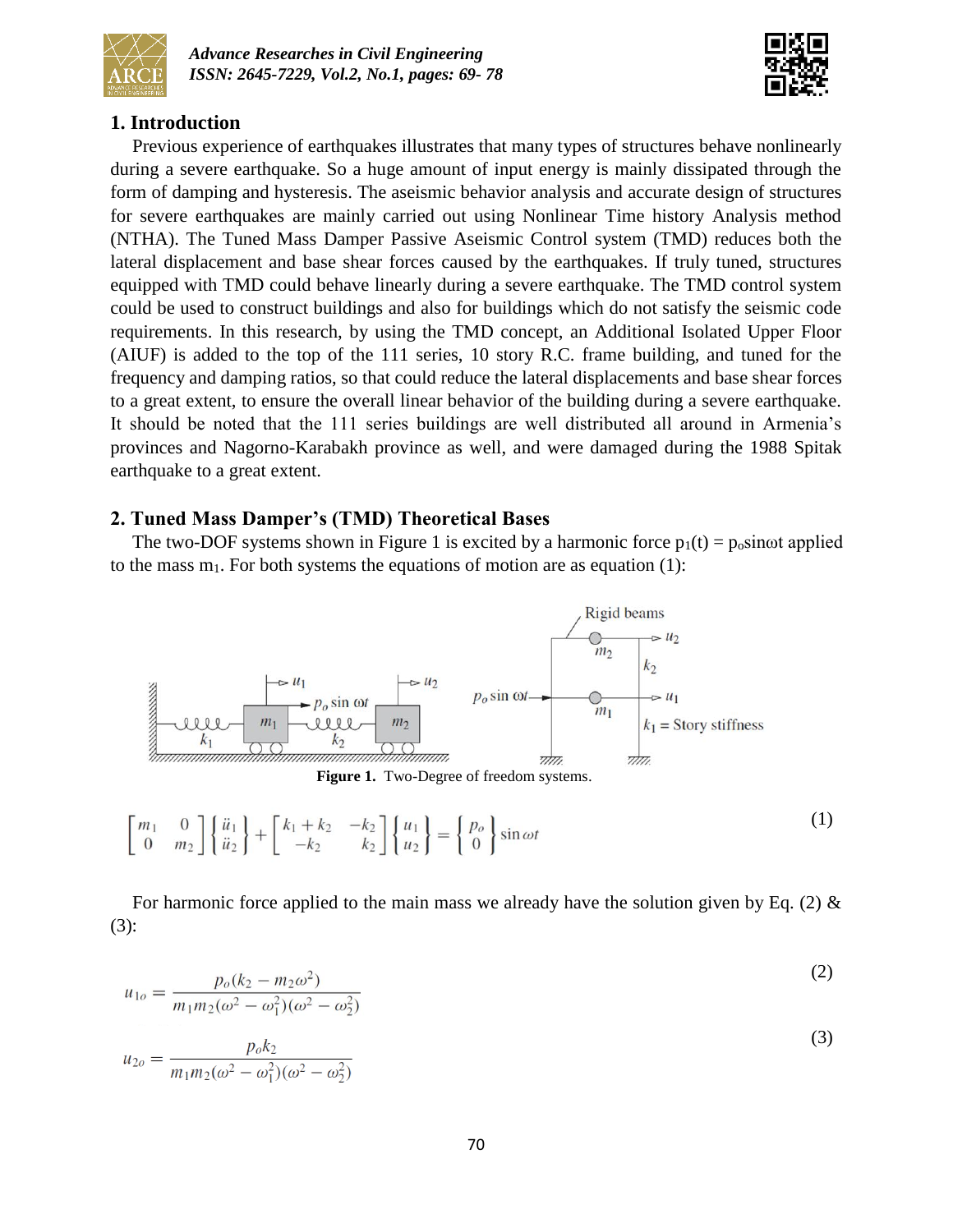

Introducing the notations below:

$$
\omega_1^* = \sqrt{\frac{k_1}{m_1}} \qquad \omega_2^* = \sqrt{\frac{k_2}{m_2}} \qquad \mu = \frac{m_2}{m_1}
$$

The vibration absorber is a mechanical device used to decrease or eliminate unwanted vibration. The description tuned mass damper is often used in modern installation; this modern name has the advantage of showing its relationship to other types of dampers. In the brief presentation that follows, we restrict ourselves to the basic principle of a vibration absorber without getting into the many important aspects of its practical design. In its simplest form, a vibration absorber consists of one spring and a mass. Such an absorber system is attached to a SDOF system, as shown in Figure 2. The usefulness of the vibration absorber becomes obvious if we compare the frequencyresponse function of Figure 2(b) with the response of the main mass alone, without the absorber mass. At  $\omega = \omega^*$ <sub>*l*</sub> the response amplitude of the main mass alone is unbounded but is zero with the presence of the absorber mass. Thus, if the exciting frequency  $\omega$  is close to the natural frequency *ω\*<sup>1</sup>* of the main system, and operating restrictions make it impossible to vary either one, the vibration absorber can be used to reduce the response amplitude of the main system to near zero. The preceding presentation indicates that a vibration absorber has its greatest application to synchronous machinery, operating at nearly constant frequency, for it is tuned to one particular frequency and is effective only over a narrow band of frequencies.



**Figure 2.** (a) Vibration absorber attached to an SDOF system; (b) response amplitude versus exciting frequency

The available solution can be rewritten as equations  $(5) \& (6)$ :

(4)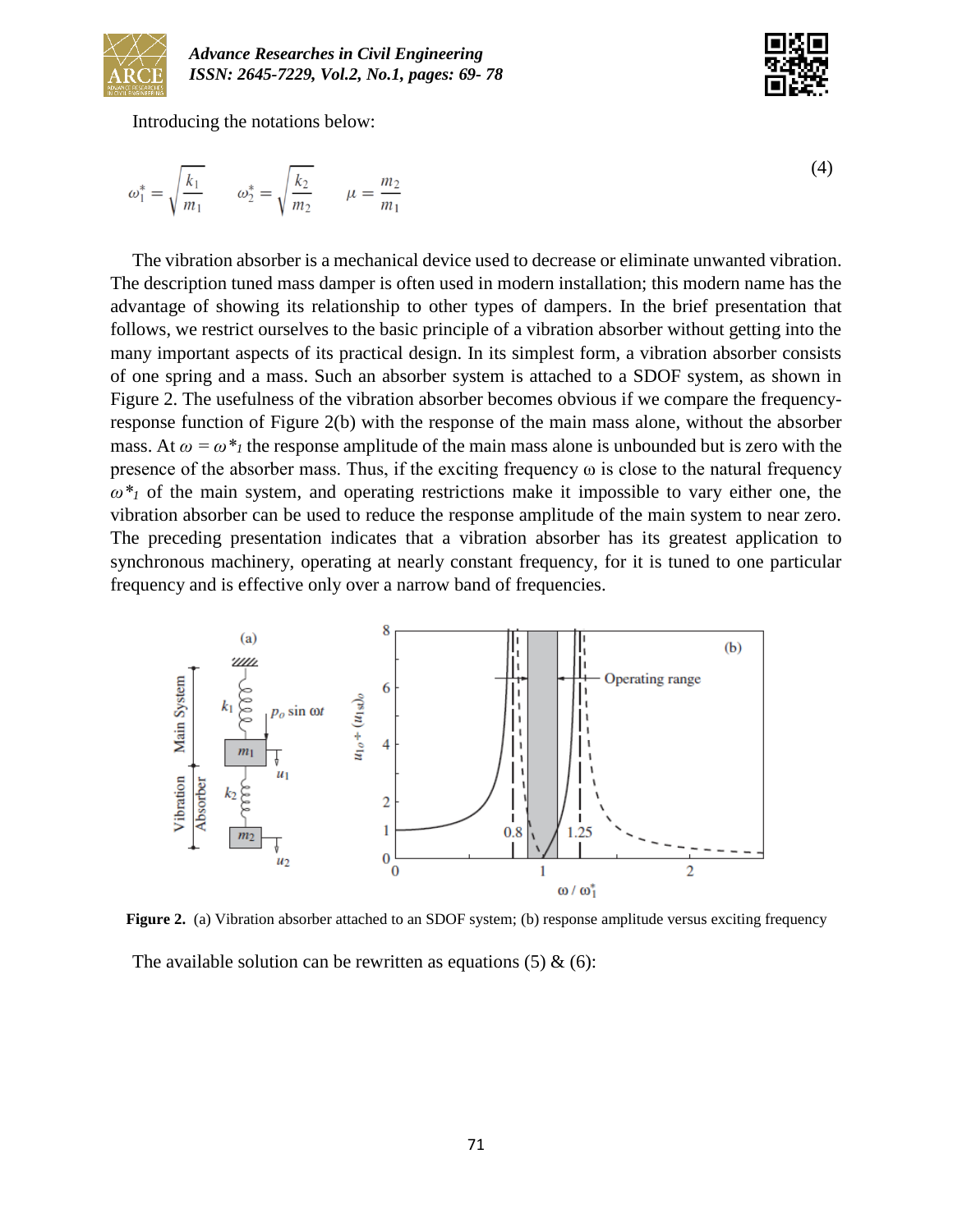

*Advance Researches in Civil Engineering ISSN: 2645-7229, Vol.2, No.1, pages: 69- 78*



$$
u_{1o} = \frac{p_o}{k_1} \frac{1 - (\omega/\omega_2^*)^2}{\left[1 + \mu \left(\omega_2^*/\omega_1^*\right)^2 - (\omega/\omega_1^*)^2\right] \left[1 - (\omega/\omega_2^*)^2\right] - \mu \left(\omega_2^*/\omega_1^*\right)^2}
$$
\n
$$
u_{2o} = \frac{p_o}{k_1} \frac{1}{\left[1 + \mu \left(\omega_2^*/\omega_1^*\right)^2 - (\omega/\omega_1^*)^2\right] \left[1 - (\omega/\omega_2^*)^2\right] - \mu \left(\omega_2^*/\omega_1^*\right)^2}
$$
\n(6)



**Figure 3.** Multi Degree of Freedom Model of Structure + TMD.

This implies that the absorber system exerts a force equal and opposite to the exciting force. Thus, the size of the absorber stiffness and mass, *k*<sup>2</sup> and *m*2, depends on the allowable value of displacement. There are other factors that affect the choice of the absorber mass. Obviously, a large absorber mass presents a practical problem. At the same time the smaller the mass ratio  $\mu$ , the narrower will be the operating frequency range of the absorber. According to uncertainties in earthquake prediction and dynamic characteristics of the MDOF systems, for instance natural frequencies and modal damping ratios, it would be more accurate to use several dampers in this kind of structures. It is suggested that these damper's vibration frequencies differ from each other to a little extent. By this, a wider band of frequencies could be included.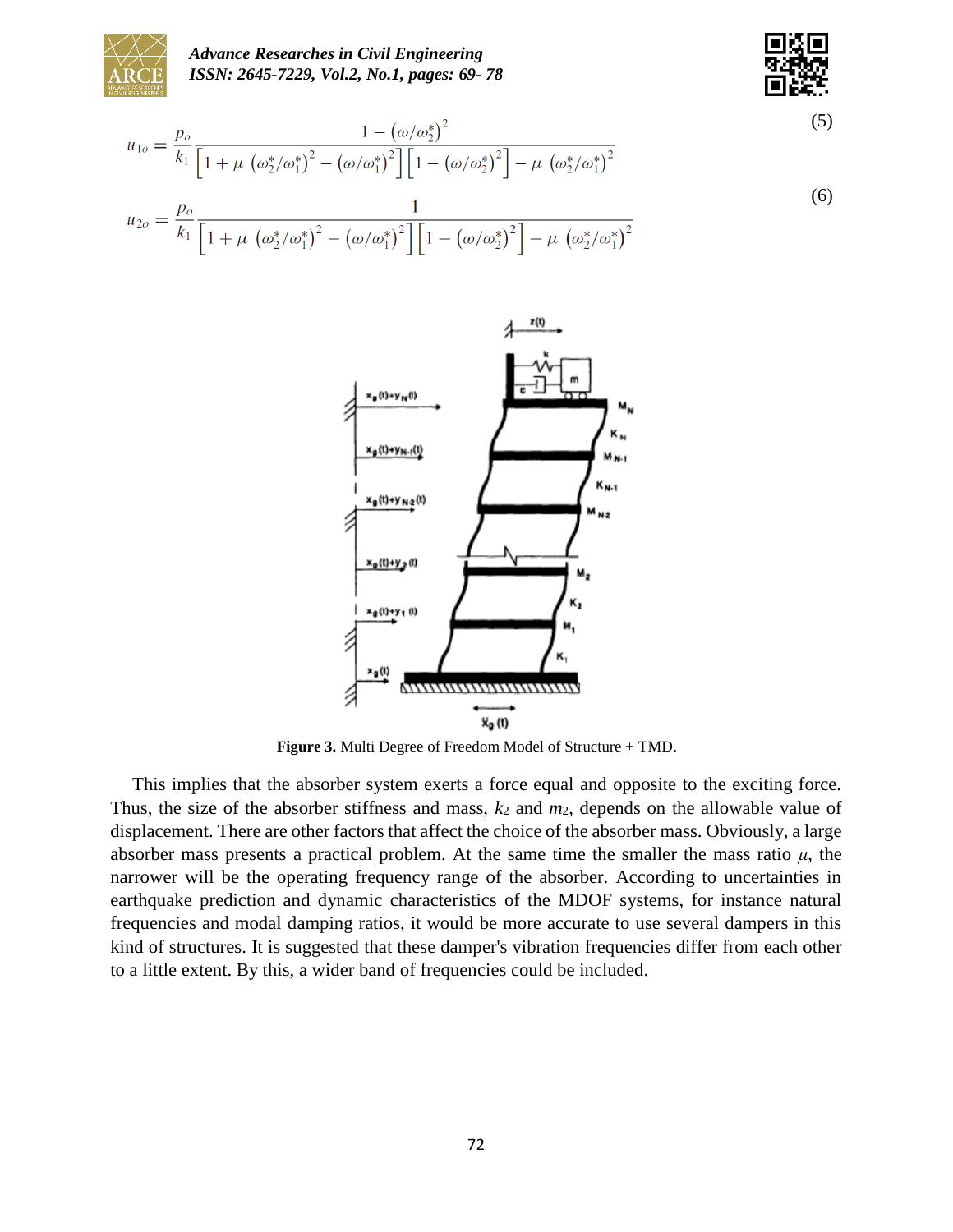



#### **3. Target Displacement Determination Basis (Due to FEMA 356)**

Using the Displacement Coefficient Method, the target displacement can be computed due to equation (7):

*δt=C0 C1 C2 C3 Sa. g. Te/4π 2*

*C<sup>0</sup>* is a modification factor to relate the spectral displacement and likely building roof displacement. The value of  $C_0$  ranges 1.0~1.5 according to number of stories.

 $C_I$  is a modification factor to relate maximum inelastic displacements to displacements calculated for linear elastic response. The values of  $C_I$  would never be taken less than 1.0.

 $C_2$  is a modification factor to represent the effect of hysteresis shape on the maximum displacement response. The values of *C<sup>2</sup>* depends on the framing type and performance level of the structure and can be taken 1.0~1.5.

*C<sup>3</sup>* is a modification factor to represent increased displacements due to dynamic P-Delta effects. For buildings with positive post-yield stiffness, *C3* can be set equal to 1.0.

 $S_a$  is response spectrum acceleration at the effective fundamental period,  $T_e$  and damping ratio for the building in the direction under consideration.

 $T_e$  is the fundamental period and is computed according to equation (8):

$$
T_e = T_i \sqrt{K_i} / K_e \tag{8}
$$

Where  $T_i$  and  $K_i$  are the initial elastic fundamental period in seconds and initial stiffness of the building in the direction under considered.



**Figure 4.** Calculation of target displacement δt.

It is obvious that in order to determine the effective fundamental period, *Te*, and the target displacement,  $\delta_t$ , the pushover curve for the building is needed.

(7)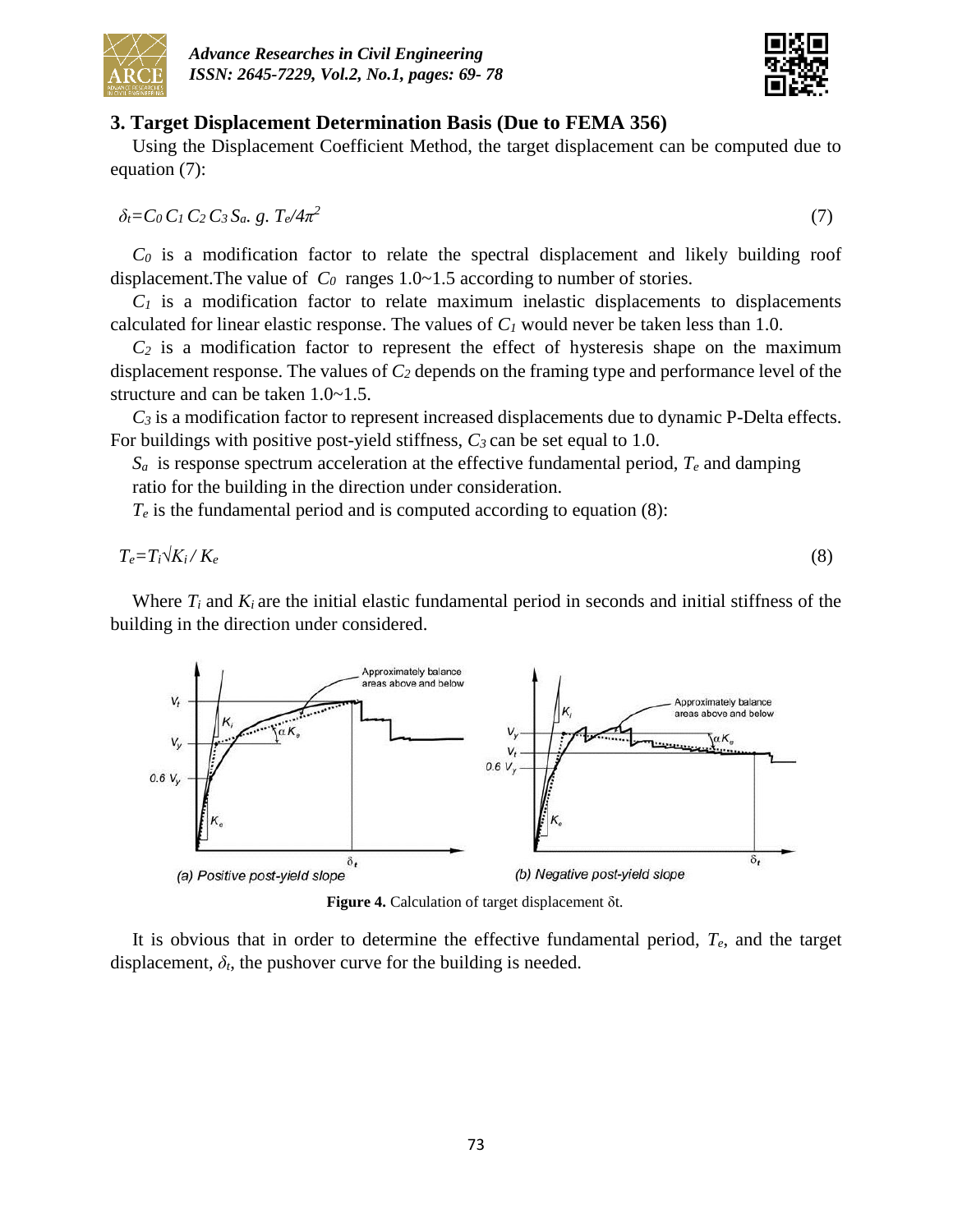



## **3. Finite Element Computational Models**

Type 111-c series residential building is chosen, which is composed of 3 bays of 6m on each direction, containing a basement on -3.0m level. Gravity load bearing system is of precast concrete beams and columns. The slabs are hollow core precast reinforced concrete slabs with a thickness of 22cm. Lateral load bearing system is of precast concrete shear walls, located on inner and outer frame lines on the y-direction. All beam and column connections and also shear wall connections to beams and columns are supposed to be simple. On the x-direction, the building is partially braced, demonstrating a very weak stiffness. Steel Chevron  $(\Lambda)$  bracing is add to the x-direction for additional stiffness and preventing the torsional displacement of the building at the meantime as Figure 5(a).



**Figure 5.** Computational Models: a) Without AIUF, b) With AIUF.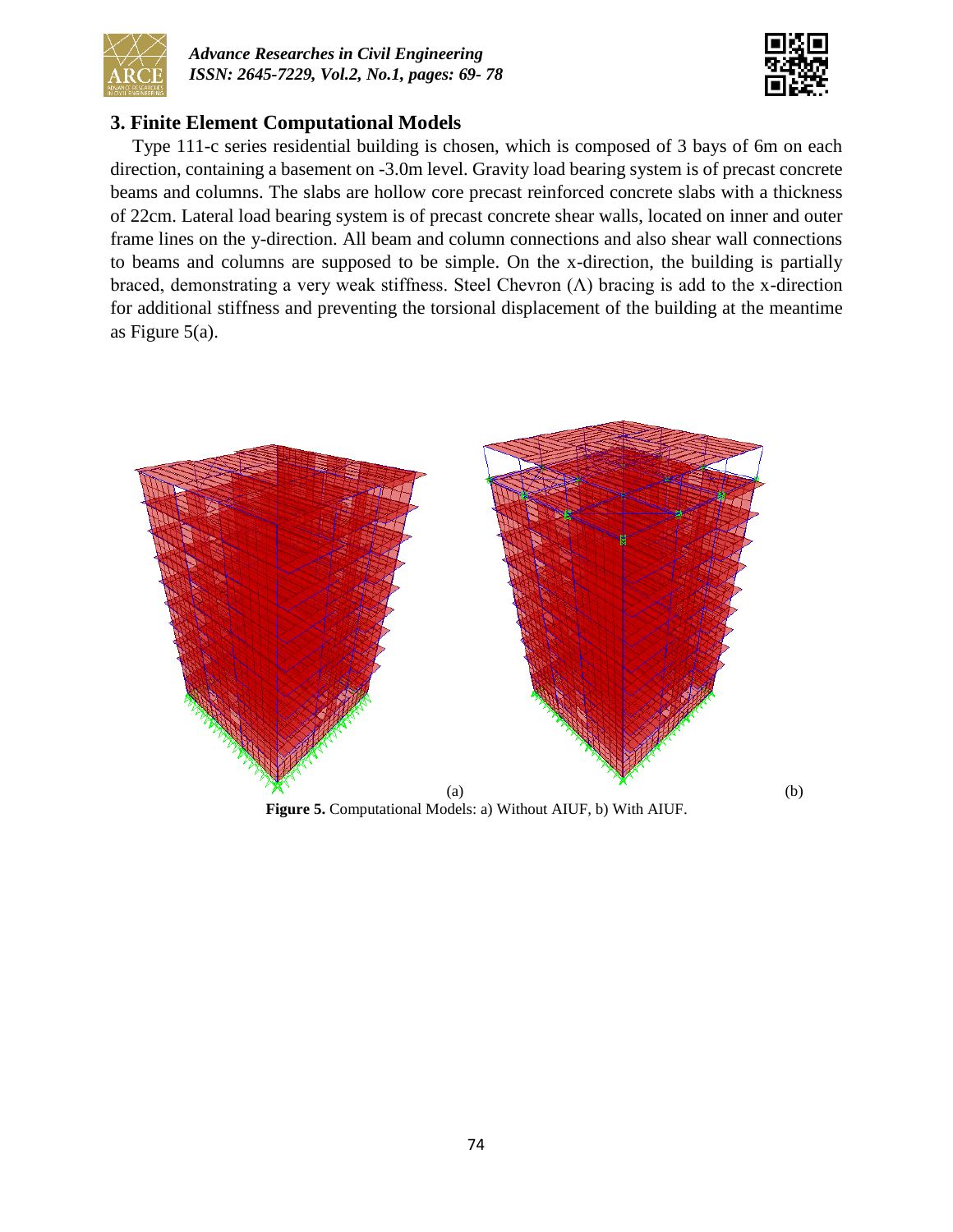

*Advance Researches in Civil Engineering ISSN: 2645-7229, Vol.2, No.1, pages: 69- 78*





**Figure 6.** Seismic Upgraded Buildings using AIUF.

Therefore the AIUF is added to the preliminary model weighting about 3~5% of the weight of the whole structure resulting secondary model as Figure 5(b). The AIUF behaves like a Tuned Mass Damper (TMD) and is mainly tuned to act on the x-direction of the building. All mentioned assumptions are included in the 3D structural model as shown in Figure 5. Figures 6 demonstrates the applied Additional Isolated Upper Floor for a residential 111-c series R.C. building. In Figure 6 the implementation of additional floor is demonstrated in details. The connection details of the AIUF to the existing structure is shown in Figure 7. As could be observed, the steel trusses are used to provide the needed horizontal stiffness of both existing and AIUF floors.



Figure 7. AIUF Implementation Technique on Roof Floor of 111 Series building.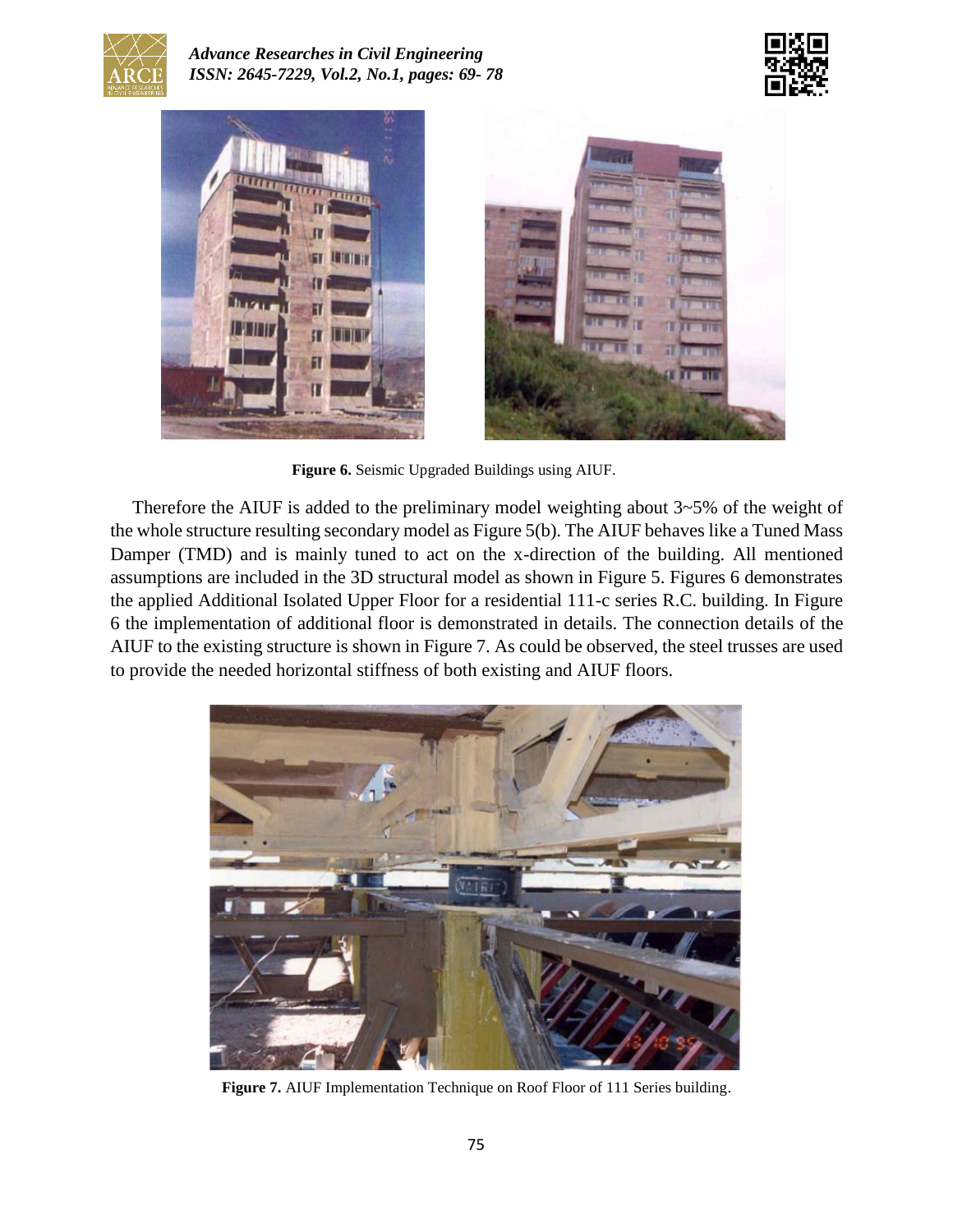



Both computational models are analysed and designed for Sa=0.40g spectral acceleration level, considering 3 soil types of Rock, Dense Soil and Loose Soil, including P-Δ effects. Seismic isolation devices used for AIUF are of HDRB (High Damping Rubber Bearing) type. After completing the modelling process, frequencies of vibration and damping ratios of the secondary model is tuned to minimize the lateral displacement of the roof story. The results are summarized in Table (1):

| radie 1. Suitness and Daniphig Kauo Fesuits of Arch after Tunni |                  |                      |
|-----------------------------------------------------------------|------------------|----------------------|
|                                                                 | <b>Stiffness</b> | Damping              |
|                                                                 | (kN/mm)          | $(kN\text{-}sec/mm)$ |
| AIUF<br>(with 16 Columns)                                       | 2.24             | 0.56                 |

#### **Table 1. Stiffness and Damping Ratio results of AIUF after Tuning**

Finally Modal Push-over analysis is performed to determine the Performance Points, according to FEMA guidelines, using Armenian SNIP II-6.02 pseudo-acceleration spectrums. Perform-3D analysis software is used to complete the nonlinear analysis.

### **4. Numerical Results**

All performance point displacements and base shear forces according to soil categories are computed separately. The capacity curves are indicated in Figures 8 & 9:



**Figure 8.** Capacity Spectrum of numerical model without AIUF.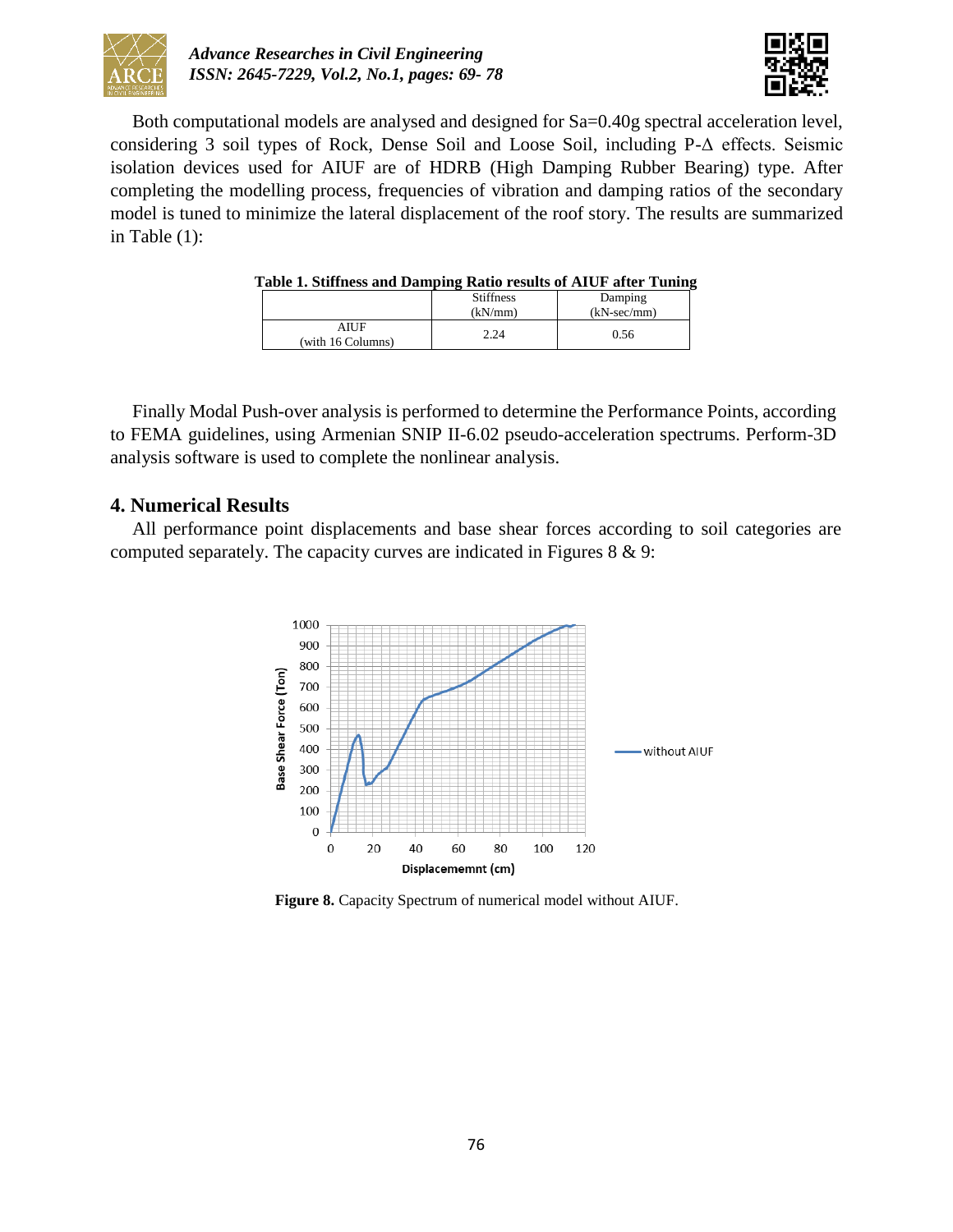





**Figure 9.** Capacity Spectrum of numerical model with AIUF.

The Performance Point Base Shear Force & Displacement values are computed according to FEMA 356 guideline requirements and summarized in Table 2, taking into account the Soil-Structure Interaction effects and without it respectively.

|  | and $D=$ displacement $(cm)$ ) |      |          |             |  |  |
|--|--------------------------------|------|----------|-------------|--|--|
|  | Soil Type                      | P.P. | With SSI | Without SSI |  |  |
|  | Rock                           |      | 305.0    | 375.5       |  |  |
|  |                                |      | 25.5     | 23.9        |  |  |
|  | Dense Soil                     |      | 494.5    | 375.5       |  |  |
|  |                                |      |          |             |  |  |

D 35.8 41.2 V 660.8 375.5

**Table 2. Performance Point character results according to FEMA356 guideline (\* V= base shear force (Ton)** 

# **5. Conclusions**

The project on the upgrading seismic resistance of 111 series R.C. frame buildings by means of additional isolated upper floor (AIUF) pioneered the applications of seismic isolation structures to the top part of the buildings and was implemented in 1995-1997 in Armenia. It is worth noting that the isolated upper floor allows not only upgrading the earthquake resistance of a building, but enlarging its useful space as well. The most distinctive feature of the new earthquake resistance upgrading method, however, is that there is no need to re-settle the occupants of the building during construction. The current analytical results demonstrate that using a soft story on the top of the structures, imposes an artificial ductility and causes the target displacement to get increased up to 72.4% for Dense Soil and 236.0% for Loose Soil, in comparison with Rock, while the base shear force remains the same. By payaing attention to the capacity curves, one can observe that when the structure is equipped with AIUF, the behaviour is mainly remaining linear, rather than the system without AIUF which demonstrates almost elasto-plastic behaviour. This fact proves that by using the AIUF, we can ensure the linear behaviour of the structure and preventing it to enter the nonlinear region, which could ensure the minimum structural and specially nonstructural damages during a severe earthquake. This fact leads us to use the new concept of AIUF to seismically